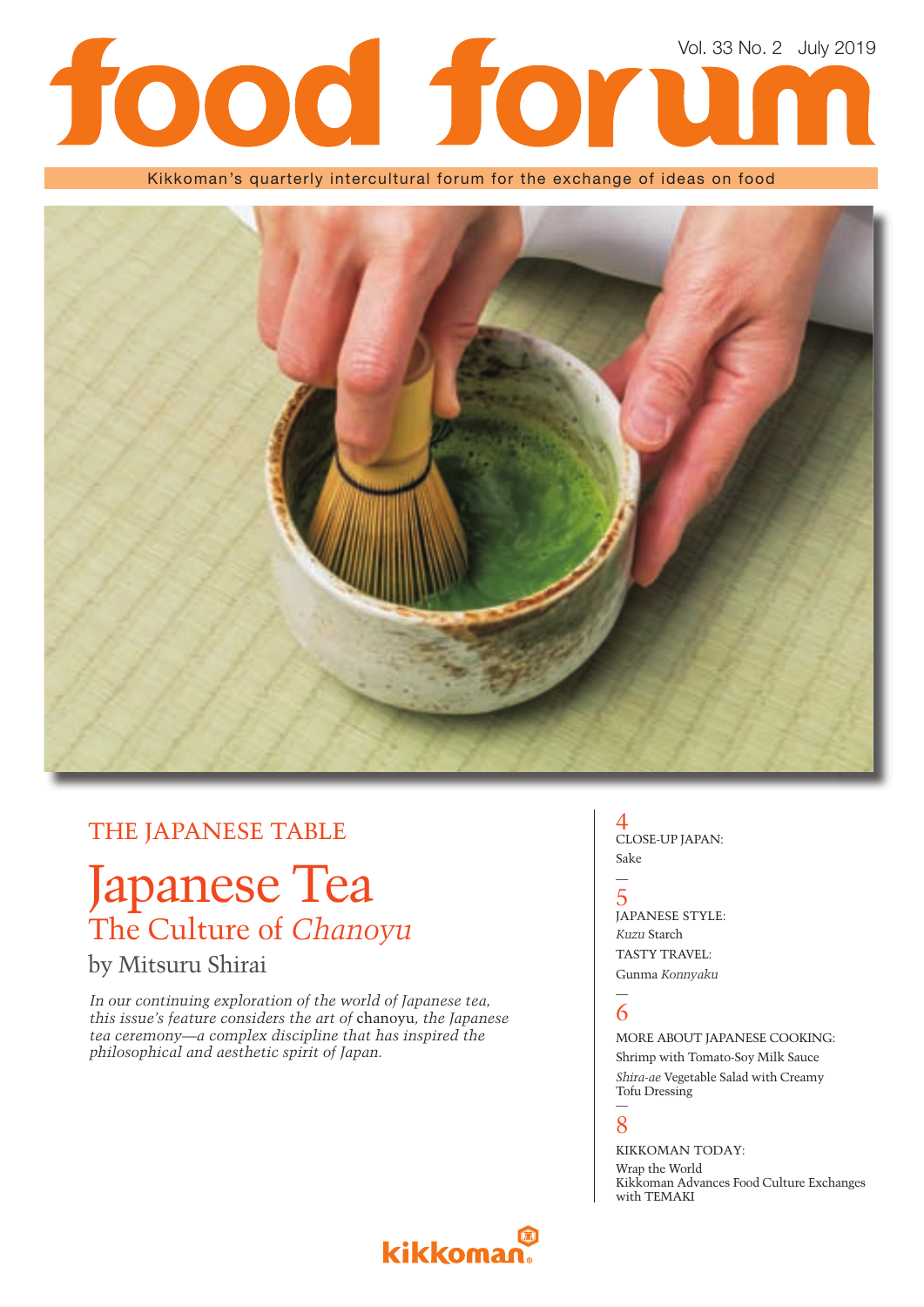# Japanese Tea The Culture of *Chanoyu*



A phrase that originates from the culture of the *chanoyu* tea ceremony is *ichigo ichie*, which translates literally as "a meeting that occurs once in a lifetime," conveying the notion that each encounter is unique and special. When a host invites guests for a tea ceremony, they share the awareness that such an occasion is significant, and thus commit to and engage in the experience with utmost sincerity. The culture of *chanoyu* is not simply about the drinking of tea; it involves respect for others, courtesy and the spirit of hospitality.

Modern *chanoyu* culture dates back some 450 years to the latter half of the sixteenth century. Tea master Sen no Rikyu (1522- 1591) elevated the practice to a sophisticated art, founded on the Japanese concepts of *wabi* and *sabi*—an appreciation for simplicity and serenity, wherein concentration on the act of preparing and drinking of tea in the tranquil space of the tea room grants calmness and introspection.

Many other tea masters, including disciples of Rikyu, continued to develop the culture of *chanoyu*, and thus formulated diverse styles, or "schools." One of these instills an element of "elegant beauty" called

*kirei sabi* into the *wabi*-*sabi* aesthetic. In the late eighteenth century, *senchado* using *sencha*  infused tea leaves, rather than powdered *matcha*, were founded, with an emphasis on spiritual refinement and wisdom. Among the most famous tea schools today are those tracing their lineage to Rikyu, including the Omotesenke, Urasenke and Mushakojisenke schools. Others reflect their samurai origins, including the Enshu and Sekishu schools, while *sencha* practices include the Ogawa and Hoen schools. Each revolves around its own unique *chanoyu* utensils and procedures, which differ slightly from one school to the other; yet all share the same spirit of mutual respect, courtesy and hospitality.

#### **Tea Ceremony**

There are certain established elements involved in a tea ceremony. For a formal gathering, the host will invite several guests; the venue is typically a four-anda-half mat (or smaller) tea room. On their approach to this room, guests walk along a simple path that passes though a small, welltended Japanese-style garden. The entrance to the tea room is called *nijiri-guchi*, a small opening sixty centimeters square—just large enough for one person to stoop and pass through. Once inside, guests direct their attention to a recessed alcove called the *tokonoma*, where they may admire a hanging scroll and/or an arrangement of flowers.

Next, to complement the tea ceremony, a special *kaiseki ryori*  meal is served which features fresh seasonal fish and vegetables. Accompanied by sake, the meal basically comprises soup, a *mukozuke* side dish, a *nimono* simmered dish and a *yakimono* grilled dish. The food is delicately arranged in harmony with the ware upon which it is served, and laid out on individual trays called



A Japanese-style garden is visible through the small *nijiri-guchi* entrance of the tea room.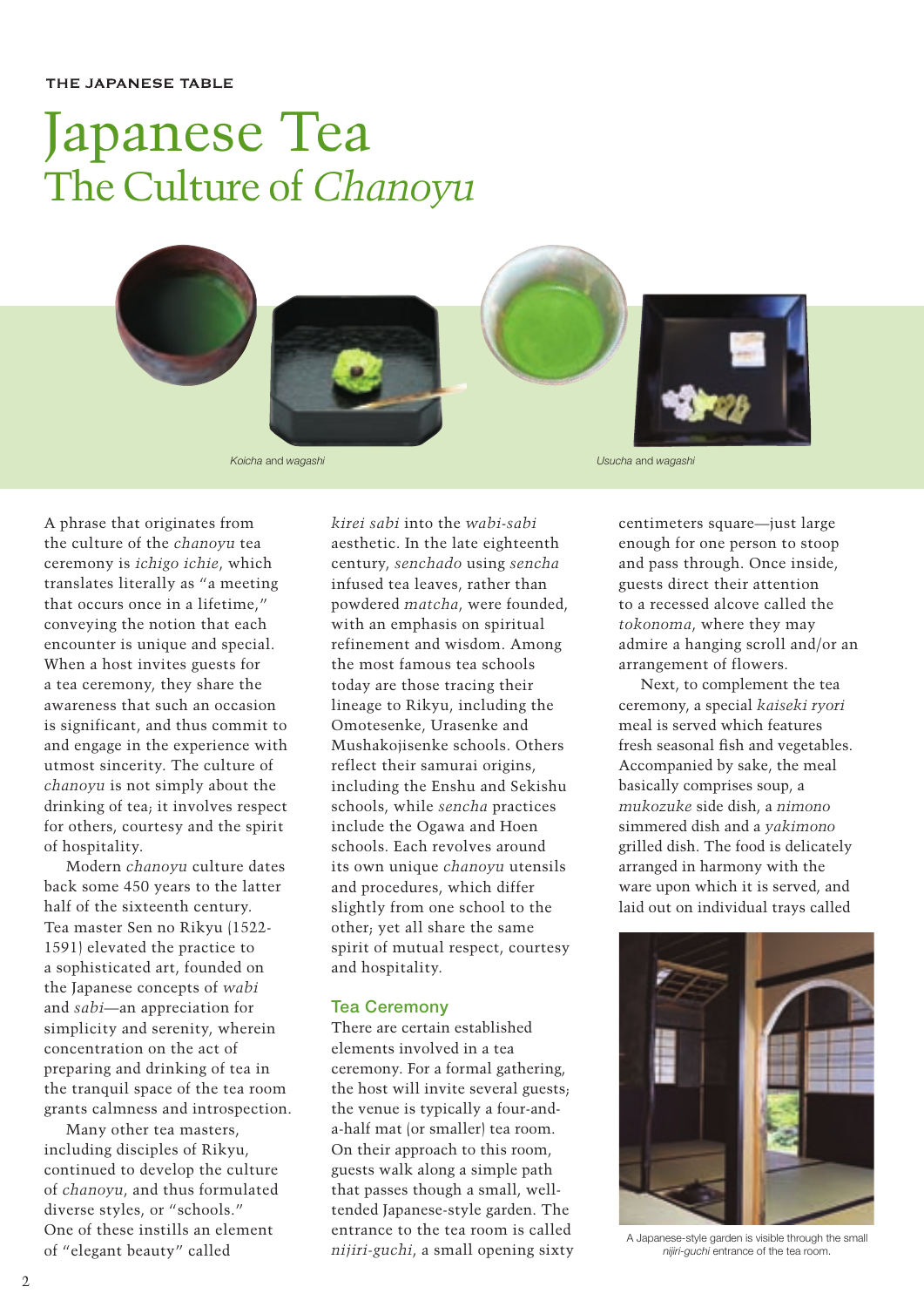

In preparing the tea, called *temae*, the tea master ladles hot water into a tea bowl.

*zen*. To finish the meal, guests enjoy Japanese *wagashi* confectionery, which concludes the first half of the tea ceremony. After a brief interval, the guests reenter the tea room, where tea is then prepared by their host in accordance with a set of beautifully and precisely choreographed movements called *temae*. Two types of *matcha* are prepared: a thick version called *koicha*, followed by the lighter *usucha.* The formal tea ceremony ends here. More popular, simplified tea ceremonies may offer only *usucha* and *wagashi*; these are usually held in a large room where many guests can be accommodated.

#### **Utensils of Tea Culture**

A number of utensils are used in the tea ceremony. Some of these include the containers which hold the *matcha*—either a lacquered *natsume*, or a ceramic *cha-ire*; a *cha-shaku* tea scoop to measure out the *matcha* powder; a *chasen* bamboo whisk for mixing the tea; a *kama* iron pot for boiling water; and a tea bowl from which guests drink the prepared tea. To enhance the atmosphere, the host will have selected a special calligraphic or painted hanging scroll to place in the *tokonoma*, along with seasonal flowers arranged in a bamboo or ceramic

container. There are many tea utensils still in use today which are historically and artistically significant, some of which are designated as National Treasures. The simple appreciation of seeing such priceless items is one of the pleasures of *chanoyu*.

#### *Chanoyu* **Past and Future**

The distinctive charm of *chanoyu* has evolved through the centuries in response to the relevant customs and routines of daily life. As an example, there is a style of tea ceremony devised some 150 years ago that involves performing *temae* while seated on a chair at a table. *Chanoyu* culture has been refined gradually throughout its long history: the original intent of merely drinking tea has expanded, as people indulged a desire to embellish this act with lovely utensils, or to create an exceptional tea room where host and guests might experience a truly intimate space. Throughout history, *chanoyu* can be said to have exerted a tremendous influence on the Japanese way of life as a whole, prompting advancement in the arts and crafts, inspiring talent and creativity in architectural and garden design, influencing

the refinement of personal comportment and manners even kindling transformations in Japanese cuisine.

In times like ours, when our values and ways of life are so diverse, and in the face of global conflict, surely the essence of *chanoyu*—which elevates respect for others in the spirit of hospitality while promoting feelings of peace—is needed more today than ever before.

#### **cover**

Mixing *matcha* and hot water with a *cha-sen* bamboo whisk

#### **Author's profile**

Mitsuru Shirai was born in 1957. After graduating from Osaka Prefecture University, he served in the Shizuoka prefectural government and has long been involved in the promotion of tea in his roles as general manager of planning in the World Green Tea Association; manager of Shizuoka Prefecture Tea and Agricultural Production Division; director of Shizuoka Prefecture Department of Economy and Industry; and vice-director of Fujinokuni Cha no Miyako Museum (Tea Museum, Shizuoka). He is a qualified Japanese tea instructor, a Chinese tea artist and Chinese tea sommelier. His authored works include *Yabukita no subete* ("All about Yabukita cultivar of tea"; 2007); *No no fukei* ("Agricultural essays"; 2010-2017); and *Ryokucha tsushin* ("World green tea bulletin"; 2007).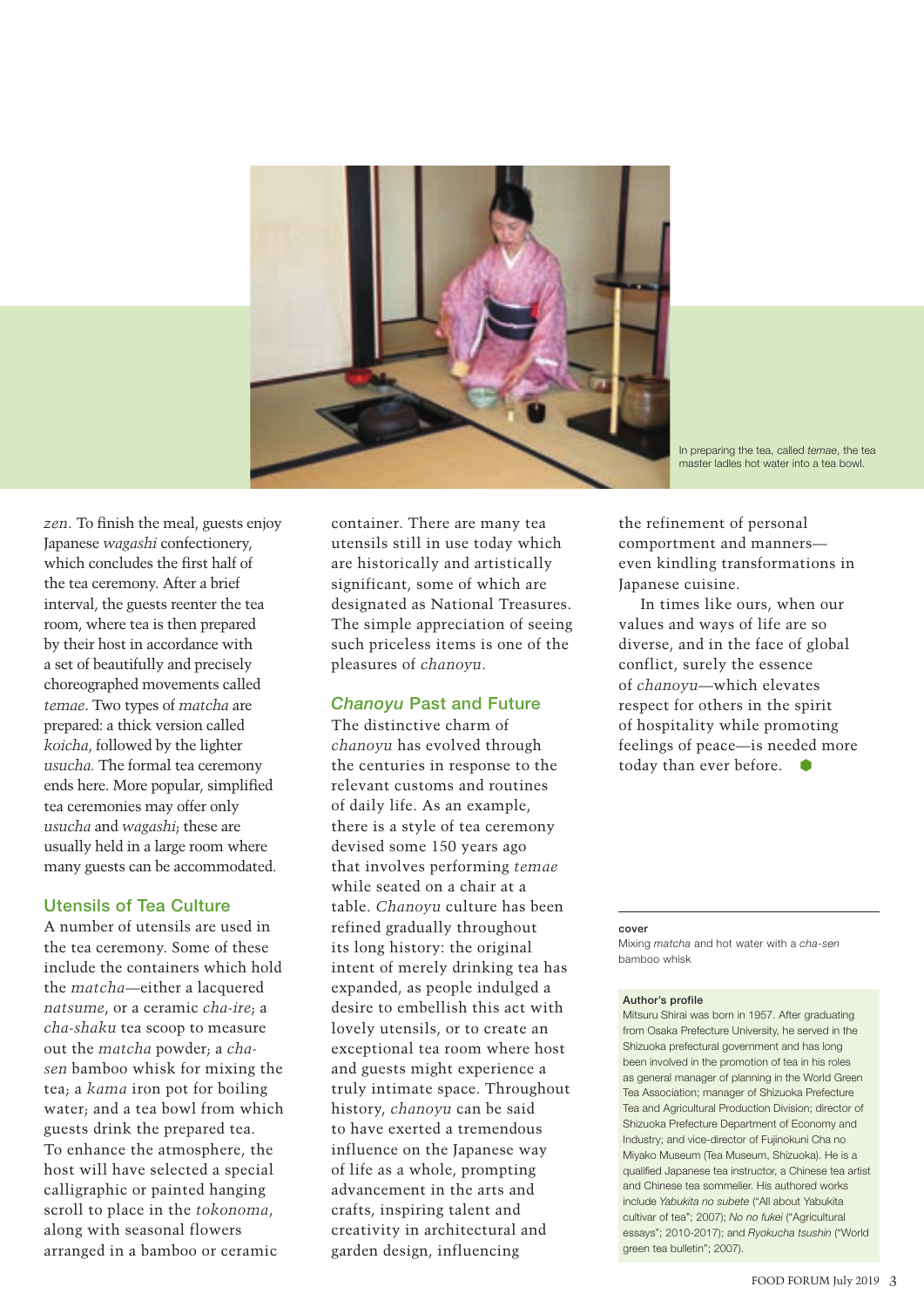

**CLOSE-UP JAPAN** *Traditions and trends in Japanese food culture* 



Clockwise from left: Pouring a cup of sake; *koji* being added to steamed rice; the fermentation process.

# Sake

There are some 1,400 sake breweries in Japan today, ranging from large-scale companies to small artisanal makers, and together, they produce over 10,000 brands of sake. This number reflects the country's many regions that boast the essential ingredients needed to brew superior sake: pure spring water, outstanding locally grown sake rice, and special *koji* (*Aspergillus oryzae*). Sake is brewed by adding *koji* mold to steamed rice, resulting in a fermentation process that converts the rice starch to sugar. *Moto* yeast, also known as *shubo*, or "mother of sake," is added to induce alcoholic fermentation of the sugar.



A ball of fresh cedar leaves hangs outside a sake store.

# Sake is made from rice, *koji* and water

Carefully controlled, this simultaneous and complex process produces sake and it is unique in the world. Every region has its own distinctive brands or types of sake, but the prefectures of Hyogo, Kyoto and Niigata are considered Japan's predominant sakebrewing areas.

Sake is made using only three basic ingredients: rice, rice *koji* and water. Successful sake production revolves around the precision and skill of an experienced chief brewer called the *toji*, who directs the entire process, scrutinizing not only each ingredient, but subtle environmental variations such as temperature. It takes time to become an experienced *toji,* and as Japan's population ages, the number

of *toji* are declining. Nowadays, the owners of breweries are increasingly taking on this task themselves.

Sake has long been linked to the worship of deities in Japan. Omiwa Shrine in Nara Prefecture enshrines a deity of sake, and on November 14 of each year, the shrine hangs a ball made of green cedar leaves in its honor. Traditionally, upon producing a new batch of sake, brewers suspend such a ball, called *sugitama* or *sakabayashi*, under the eaves of their stores. A similar tradition is seen in Europe, where a tree branch is hung when a new batch of wine is produced.

With the growth of tourism in Japan, organized tours have sprung up to introduce visitors to local sake breweries. Also popular are *sakagura biraki* events, where breweries hold an annual open house with behindthe-scenes tours and tastings to celebrate the annual production of their new sake. More specialized tours involve introducing sake-lovers to sake tastings at various *izakaya* Japanese-style pubs.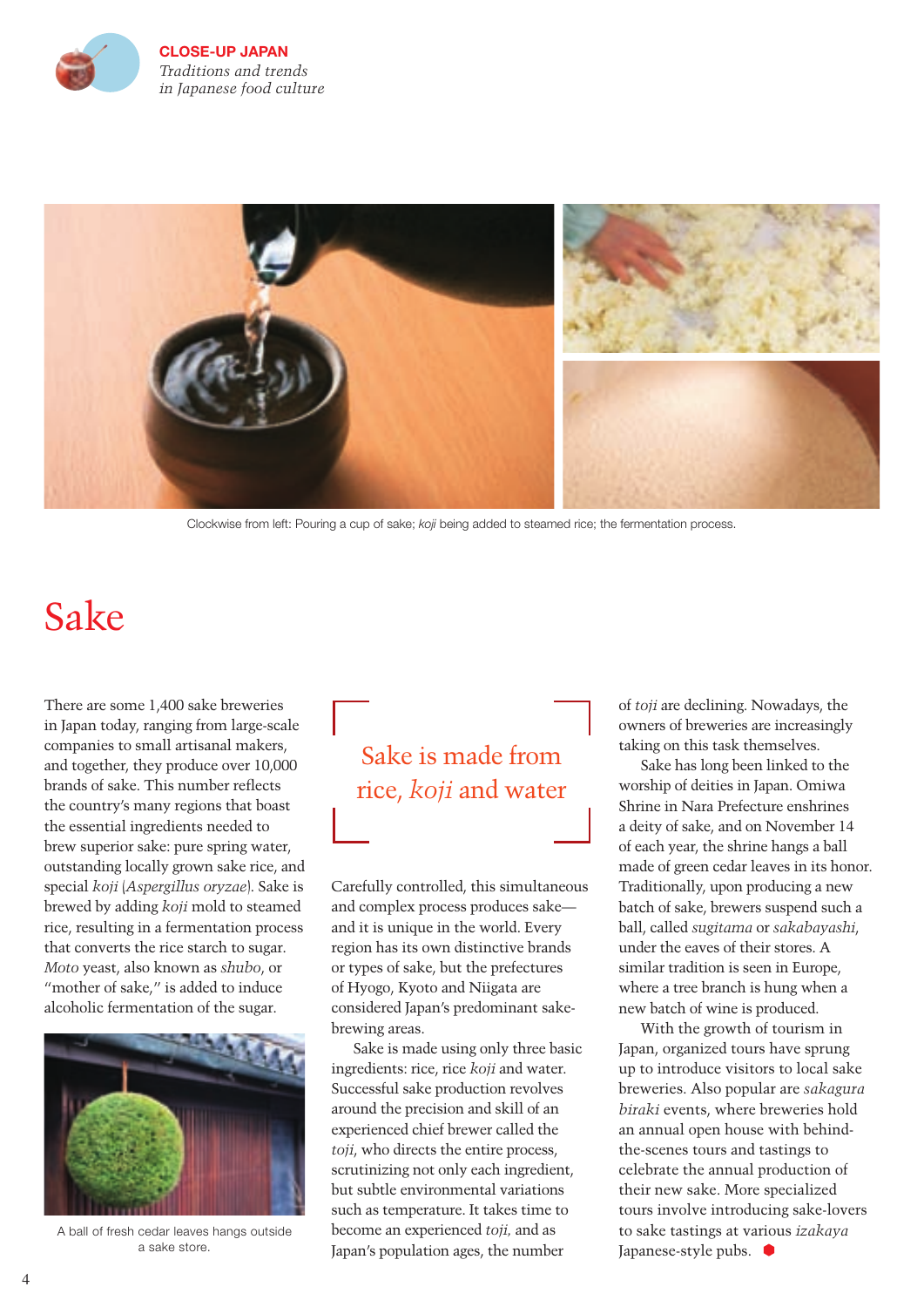

# *Kuzu* Starch



*Kuzu* starch

The *kuzu* vine, or Japanese arrowroot, is a leguminous plant that grows wild in Japan. While Western dictionaries refer to the plant as "kudzu," the preferred Japanese spelling is *kuzu*. From ancient times, *kuzu* has been eaten as food, and has also been consumed for medicinal purposes to maintain health. The traditional method of starch extraction involves cutting up thirty to fifty yearold mature vine roots and crushing them into fiber. These are soaked and rinsed repeatedly in water to extract the starch, which is precipitated and dried. This laborious process takes over a year, producing only seven kilograms

of starch from approximately 100 kilograms of raw root the reason why pure *kuzu* starch is so rare, and is often sold mixed with other starches, such as potato. Dissolved and heated in water, *kuzu* starch becomes transparent with a viscous consistency that imparts a delicate, smooth texture. Used extensively in Japanese cuisine, including *wagashi* traditional Japanese confectionery, it features in dishes such as *kuzu-yu*, *kuzu* mixed with water and sugar and heated; *kuzu manju,* adzuki bean paste wrapped in translucent *kuzu* "jelly"; and *kuzu-kiri,* eaten with brown sugar syrup.  $\bullet$ 



From left: *Kuzu-yu, kuzu manju, kuzu-kiri* with brown sugar syrup

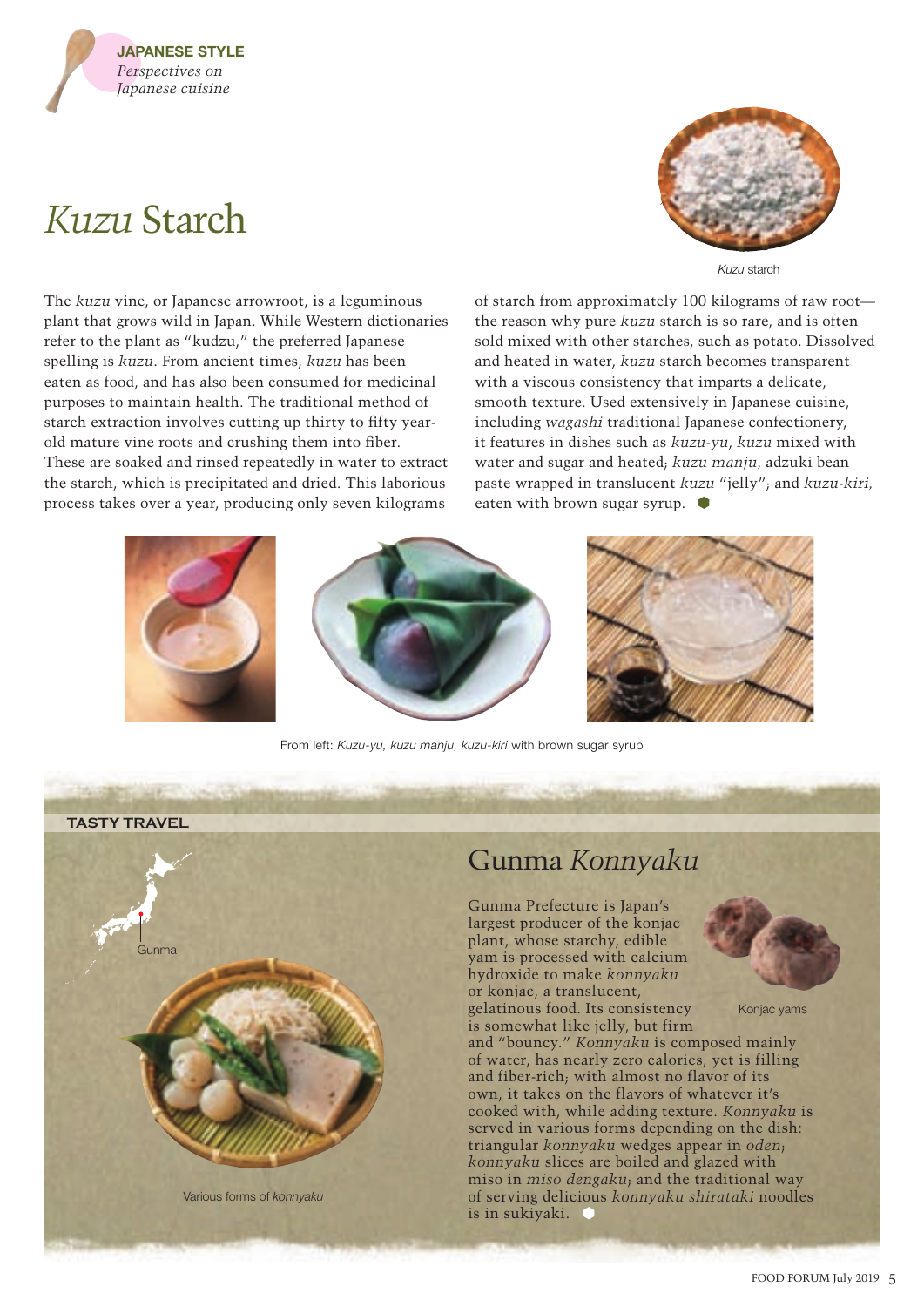



# SHRIMP WITH TOMATO-SOY MILK SAUCE



#### Tomato passata

**Appetizer serves 4** 175 kcal Protein 17.7 g Fat 6.2 g (per serving)

- 8 g / 0.3 oz. *kuzu* starch\*
- $\bullet$  40 ml / 2 T + 2 t water
- 20 black tiger or other shrimp or prawns, 450-500 g / approx. 1 lb., peeled and deveined
- 2 t sake
- 2 T pure olive oil or vegetable oil
- 2 t Kikkoman Soy Sauce
- $\bullet$  1/4 t chili mix\*
- 200 ml / 6-7 oz. tomato passata, or strained tomatoes
- 120 ml / 4 oz. soy milk
- 1/4 t salt; adjust based on salt content of tomato passata
- 1/3 t grated lemon zest, or other citrus such as grated orange peel
- Black olives, sliced in rounds

In traditional established Japanese restaurants, *kuzu* starch is a crucial ingredient used for thickening liquids, as it produces a smooth and velvety texture. *Kuzu* starch produces thick sauces with a mayonnaiselike consistency, without the need for any oil. Soy milk is used here, as it does not separate even with the acidity of tomato, whereas dairy milk would. This sauce is ideal for use in vegetarian recipes.

 $\frac{1}{2}$  *Kuzu* starch is lumpy, so break up any chunks. In a small bowl, mix 2 T + 2 t water with the starch. *Kuzu* starch settles after a while, so mix again just before using in Steps 3 and 4.

 $\bigcap$  Sprinkle the shrimp with sake and mix well. Add in the olive oil, soy sauce and chili  $\angle$ mix and stir together.

3In a saucepan, mix the tomato passata and soy milk, and set over medium heat. When foam just begins to form, remove from heat, add 2 T of the *kuzu* starch and water mixture. Return to low heat and stir constantly with a spatula.

4 Allow to simmer while stirring until the sauce thickens; keep over heat and stir for another 5-7 more minutes. If sauce doesn't thicken, add more *kuzu* starch and water mixture little by little. Bring just to the boiling point and then lower heat. Stir in the salt and lemon zest. Turn off heat and allow the sauce to cool to room temperature.

5 Use non-stick aluminum foil\*\*\* in a frying pan to cook the shrimp. Preheat the pan, and cook one side of the shrimp for about 2-3 minutes over low heat; turn over and cook the other side for about 1 minute. Cover the pan with a lid and heat for another 1-2 minutes. To determine doneness, check to see if it is easily pierced by a bamboo skewer. Set aside. Save the cooked shrimp juice to use when serving.

6 Place the shrimp in a serving dish, pour on any shrimp juice, and spoon the tomato-soy milk sauce over them. Serve garnished with slices of black olives.

- \* Please see page 5 of this issue to read about *kuzu*.
- \*\* Chili powder blended with other powdered spices, e.g. cumin, oregano, clove
	- Using non-stick aluminum foil in a frying pan prevents scorching and serves to keep the cooked juices. Alternatively, shrimp can be grilled.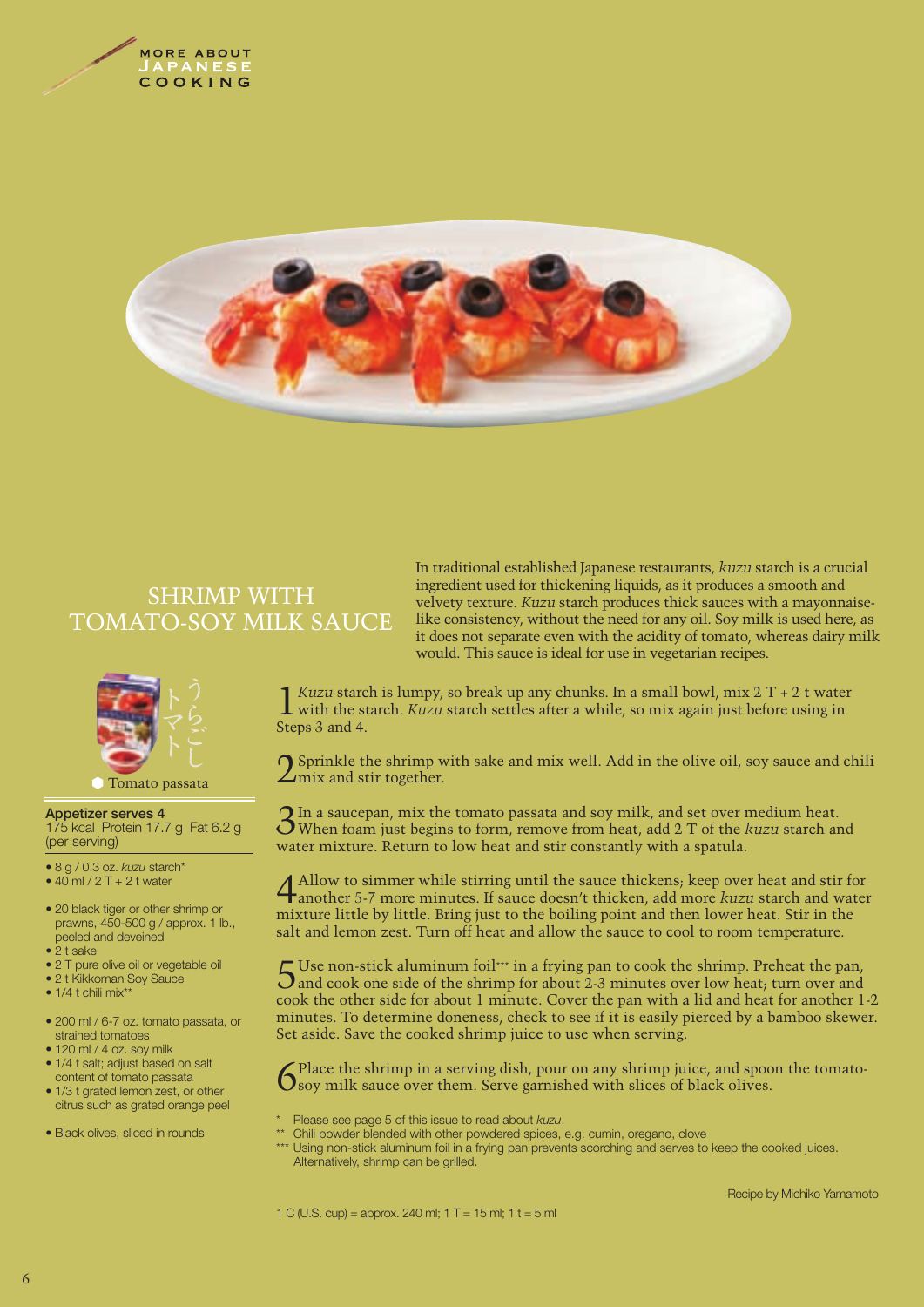

## *SHIRA-AE* VEGETABLE SALAD WITH CREAMY TOFU DRESSING

*Shira-ae* is a traditional dish of vegetables dressed with creamy, mashed tofu. *Shira* means "white" and *ae* means "to dress." Shrimp or snap peas could be added for a tasty variation, while unsalted peanut butter can be a possible substitute for ground sesame.



Wood ear mushroom

#### **Serves 4**

174 kcal Protein 22.2 g Fat 16.1 g (per serving)

- 2 dried *kikurage* wood ear mushrooms
- 150 g / 5.3 oz. carrot (about 2 medium size)
- 40 g / 1.4 oz. string beans
- 1 block of *konnyaku* konjac,\* approx. 240 g / 8.5 oz.

#### **Simmering liquid**

- 240 ml / 1 C dashi stock
- 1 T Kikkoman Soy Sauce
- 4 t granulated sugar
- $\bullet$  1/2 t salt

#### **Dressing**

- 1 block firm tofu, approx. 400 g / 14 oz.
- 4 T roasted white sesame seeds\*\* • 2 T granulated sugar
- 2 t Kikkoman Soy sauce
- $\bullet$  1/2 t salt

 $\prod$  In a bowl filled with ample water, soak the dried wood ear mushrooms for about 15 minutes, or according to package instructions, and drain. Remove the hard mushroom tips and cut into thin strips. Set aside.

 $2^{\text{Peel}}$  the carrot and cut into julienne strips 3 cm / 1 in. long. Remove the strings from the beans and parboil them in lightly salted hot water, then drain. Cut them into angled slices.

3Cut the *konnyaku* into slices 5 mm / 0.2 in. thick, then into thin 5 mm strips. Parboil and drain.

4Put the simmering liquid ingredients into a pot. Add the mushroom, carrot and *konnyaku*, and allow to come to a boil over medium heat. Reduce heat and simmer while stirring with cooking chopsticks or a wooden spatula until most of the liquid has evaporated. Add string beans, mix briefly with the other ingredients, remove from heat and allow to cool.

5Cut the tofu into 4 equal pieces. Boil in a saucepan for 1 minute, then remove. Drain, wrap with a paper towel and squeeze out excess water lightly.

In a mortar, grind the white sesame seeds with a pestle to an almost smooth state. Place tofu and ground sesame in a food processor and blend until creamy. Then add the other dressing ingredients and continue to mix well in the processor.

7Drain the simmered mushroom, carrot, *konnyaku* and string beans. Mix these with the tofu-sesame dressing in a bowl, and spoon out into a serving dish.

- \* Please see page 5 of this issue to read about *konnyaku*.
- May substitute 2 T Japanese white sesame paste or tahini.

Recipe by Kikkoman Corporation